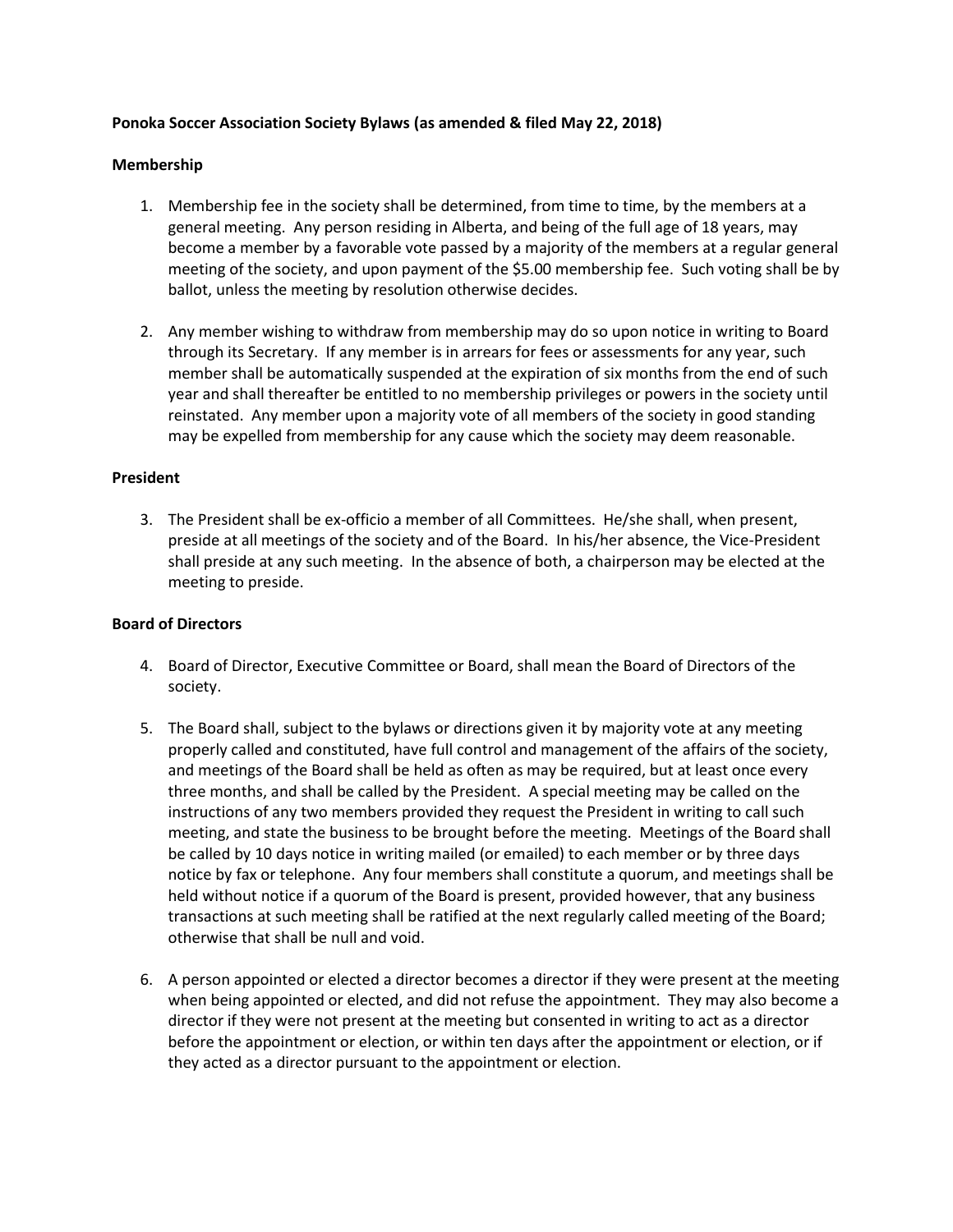7. Any director or officer, upon a majority vote of all members in good standing, may be removed from office for any cause which the society may deem reasonable.

# **Secretary**

- 8. It shall be the duty of the secretary to attend all meetings of the society and of the Board, and to keep accurate minutes of the same. He/she shall have charge of the Seal of the society which whenever used shall be authenticated by the signature of the Secretary or the President, or, in the case of death or inability of either to act, by the Vice-President. In case of the absence of the Secretary, his/her duties shall be discharged by such officer as may be appointed by the Board. The Secretary shall have charge of all the correspondence of the society and be under the direction of the President of the Board.
- 9. The Secretary shall also keep record of all the members of the society and their addresses, send all notices of the various meetings as required, and collect and receive the annual dues or assessments levied by the society. Such monies shall be promptly turned over to the Treasurer for deposit in a Bank, Trust Company, Credit Union or Treasury Branch as required.

### **Treasurer**

10. The Treasurer shall receive all monies paid to the society and be responsible for the deposit of the same in whatever Bank, Trust Company, Credit Union or Treasury Branch the Board may order. He/she shall properly account for the funds of the society and keep such books as may be directed. He/she shall present a full detailed account of receipts and disbursements to the Board whenever requested and shall prepare for submission to the Annual Meeting a statement duly audited of the financial position of the society and a submit a copy to the Secretary for the records of the society. The Office of the Secretary and Treasurer may be filled by one person if any annual meeting for the election of officers shall so decide.

#### **Auditing**

- 11. The books, accounts and records of the Secretary and Treasurer shall be audited at least once per year by a duly qualified accountant or by two members of the society elected for that purpose at the Annual Meeting. A complete and proper statement of the standing of the books for the previous year shall be submitted by such auditor at the Annual Meeting of the society. The fiscal year of the society in each year shall be December 31.
- 12. The books and record of the society may be inspected by any member of the society at the Annual Meeting or at anytime upon giving reasonable notice and arranging a time satisfactory to the officer or officers have charge of the same. Each member of the Board shall at times have access to such book and records.

# **Meetings**

13. The Society shall hold an annual meeting on or before March 15 in each year, of which notice to the last known email address and by advertisement in the local paper at least 15 days prior to the date of the meeting. At this meeting there shall be elected a President, Vice-President, Secretary, Treasurer and 3 directors. The officer and directors so elected shall for a Board, and